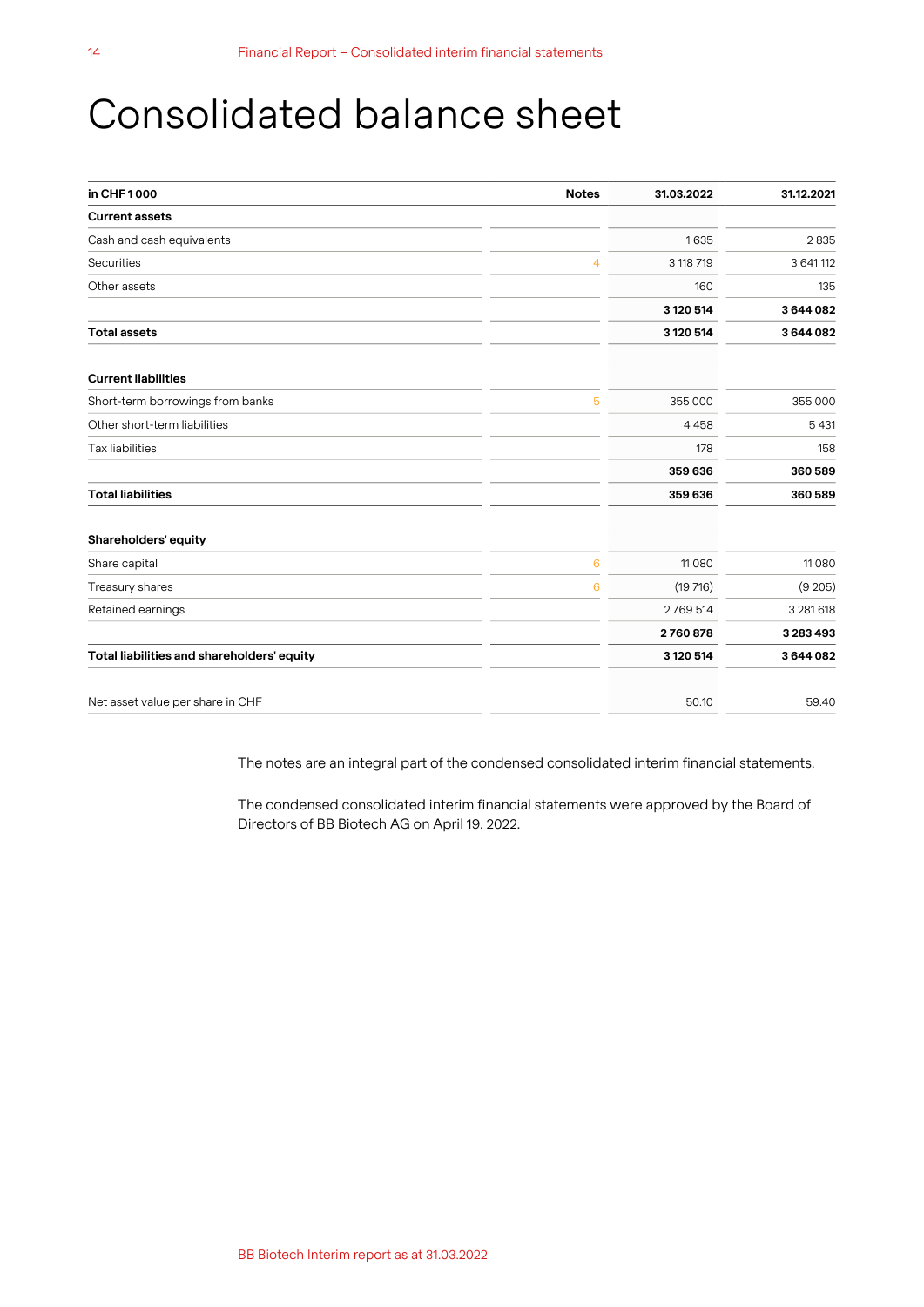# Consolidated statement of comprehensive income

| in CHF1000<br><b>Notes</b>                       | 01.01. - 31.03.2022 | 01.01. - 31.03.2021 |
|--------------------------------------------------|---------------------|---------------------|
| <b>Operating income</b>                          |                     |                     |
| Net gains from securities<br>4                   |                     | 235 555             |
| Foreign exchange gains                           | 720                 | 207                 |
| Other income                                     | 3                   | 3                   |
|                                                  | 723                 | 235765              |
| <b>Operating expenses</b>                        |                     |                     |
| Net losses from securities<br>4                  | (288406)            |                     |
| Finance expenses                                 | (248)               | (43)                |
| Administrative expenses<br>$\overline{7}$        | (10485)             | (13078)             |
| Other expenses                                   | (1426)              | (1677)              |
|                                                  | (300565)            | (14798)             |
| Profit/(loss) before tax<br>8                    | (299842)            | 220 967             |
| Income taxes                                     | (19)                | (19)                |
| Profit/(loss) for the period                     | (299861)            | 220948              |
| Total comprehensive profit/(loss) for the period | (299 861)           | 220948              |
| Earnings/(loss) per share in CHF                 | (5.43)              | 3.99                |
| Diluted earnings/(loss) per share in CHF         | (5.43)              | 3.99                |

The notes are an integral part of the condensed consolidated interim financial statements.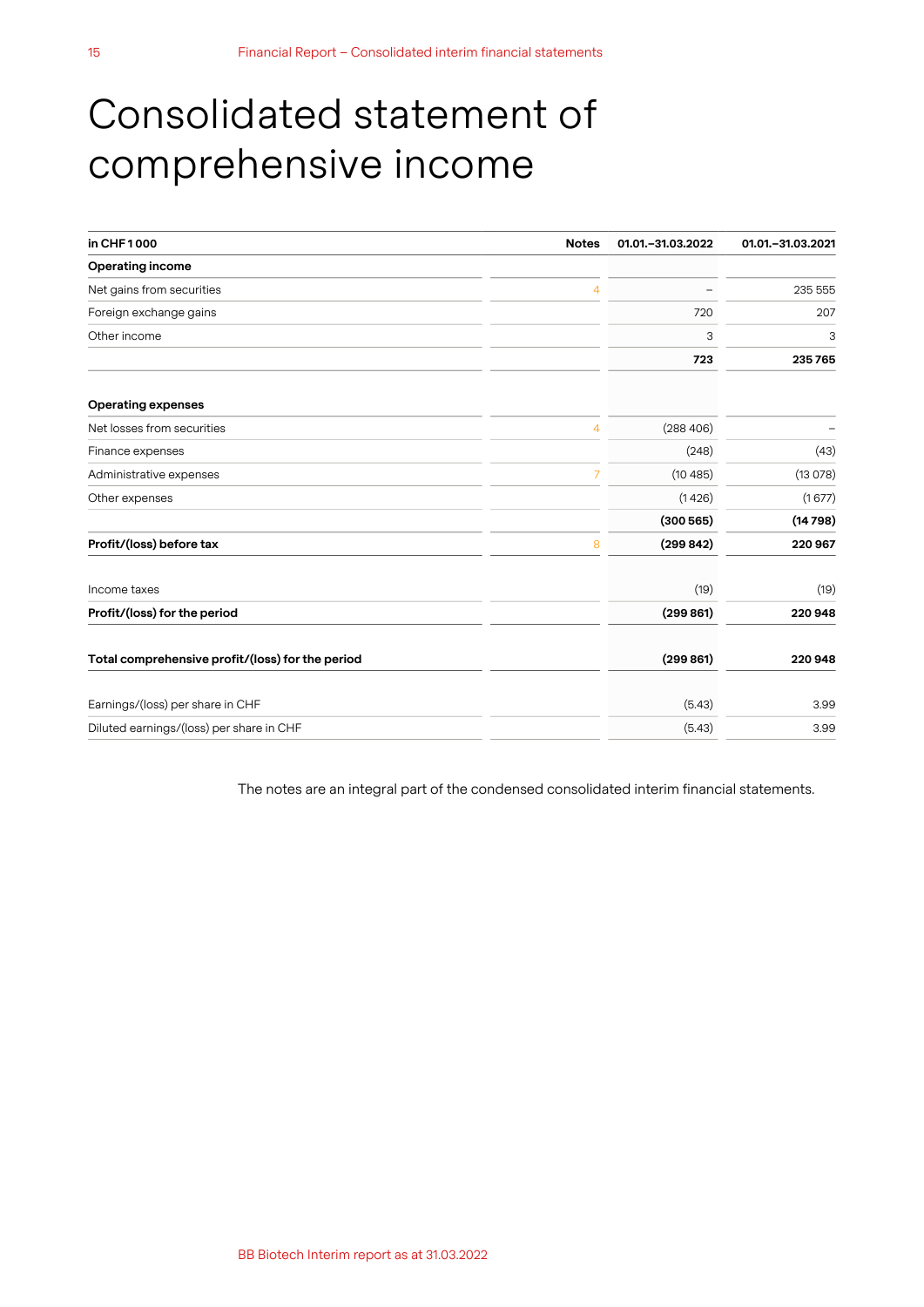# Consolidated statement of changes in equity

| in CHF 1000                                          | <b>Share</b><br>capital  | Treasury<br>shares | Retained<br>earnings | Total    |
|------------------------------------------------------|--------------------------|--------------------|----------------------|----------|
| Balances at January 1, 2021                          | 11080                    | (8, 241)           | 3884708              | 3887547  |
| <b>Dividend</b>                                      | $\overline{\phantom{0}}$ |                    | (199440)             | (199440) |
| Trade with treasury shares (incl. change in balance) |                          | 8 2 4 1            | 1157                 | 9 3 9 8  |
| Total comprehensive income for the period            |                          |                    | 220 948              | 220 948  |
| Balances at March 31, 2021                           | 11080                    |                    | 3907373              | 3918453  |

| Balances at January 1, 2022                          | 11 080 | (9,205)                  | 3 2 8 1 6 1 8            | 3 2 8 3 4 9 3 |
|------------------------------------------------------|--------|--------------------------|--------------------------|---------------|
| Dividend                                             | -      | $\overline{\phantom{a}}$ | (212 242)                | (212 242)     |
| Trade with treasury shares (incl. change in balance) | -      | (10, 511)                | $\overline{\phantom{a}}$ | (10511)       |
| Total comprehensive income for the period            | -      | $\qquad \qquad$          | (299861)                 | (299 861)     |
| Balances at March 31, 2022                           | 11080  | (19716)                  | 2769514                  | 2760878       |

The notes are an integral part of the condensed consolidated interim financial statements.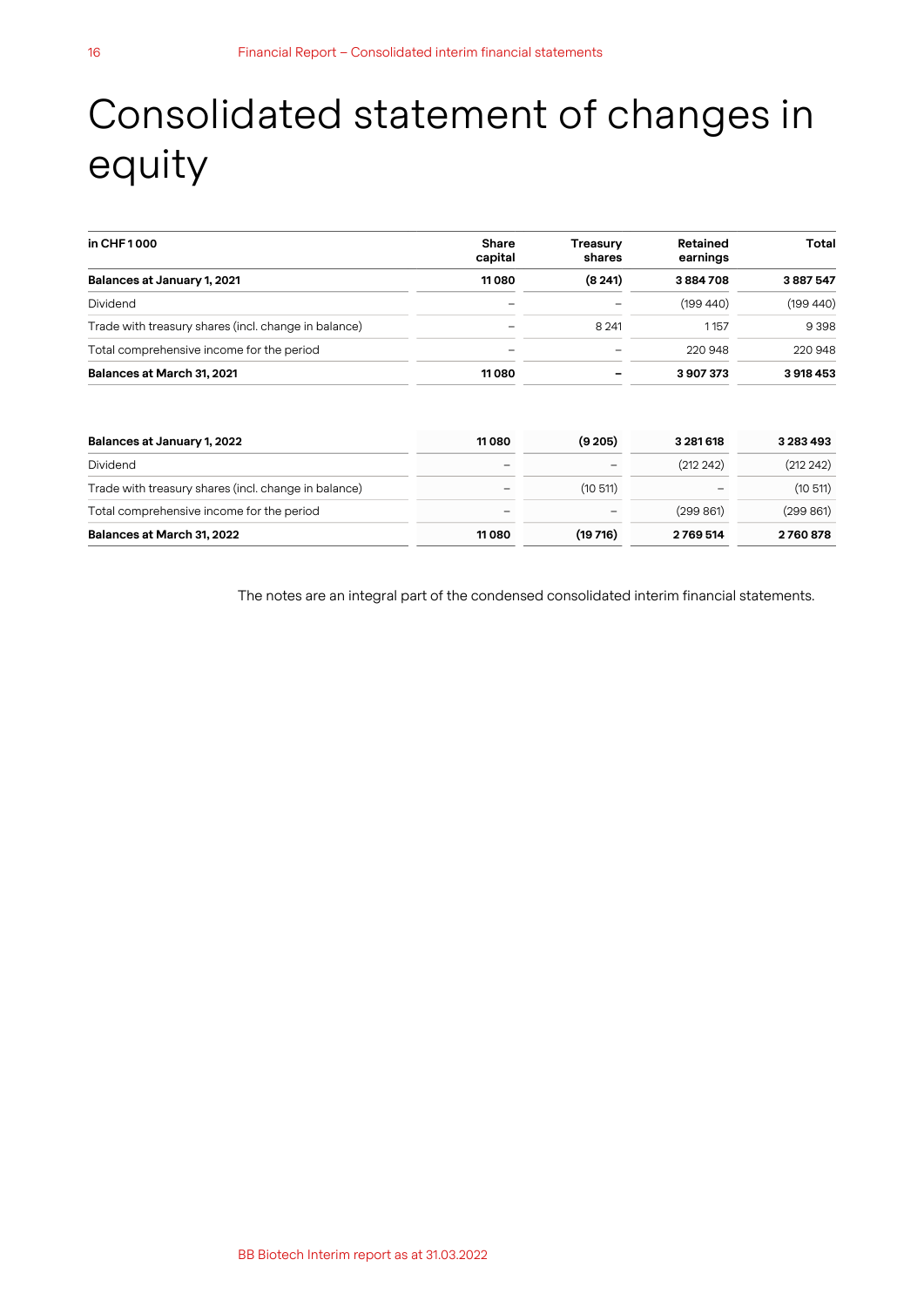## Consolidated statement of cash flow

| in CHF1000                                               | <b>Notes</b> | 01.01. - 31.03.2022 | 01.01. - 31.03.2021 |
|----------------------------------------------------------|--------------|---------------------|---------------------|
| Cash flows from operating activities                     |              |                     |                     |
| Proceeds from sales of securities                        | 4            | 246 903             | 199 408             |
| Purchase of securities                                   | 4            | (12916)             | (284562)            |
| Payments for services                                    |              | (12906)             | (14870)             |
| Total cash flows from operating activities               |              | 221081              | (100024)            |
| Cash flows from financing activities                     |              |                     |                     |
| Dividend                                                 |              | (212 242)           | (199 440)           |
| Proceeds from sales of treasury shares                   | 6            |                     | 9398                |
| Purchase of treasury shares                              | 6            | (10511)             |                     |
| Borrowing of bank loans                                  | 5            |                     | 287 000             |
| Interest payments                                        |              | (248)               | (43)                |
| Total cash flows from financing activities               |              | (223001)            | 96 915              |
| Foreign exchange difference                              |              | 720                 | 207                 |
| Change in cash and cash equivalents                      |              | (1200)              | (2902)              |
| Cash and cash equivalents at the beginning of the period |              | 2835                | 6816                |
| Cash and cash equivalents at the end of the period       |              | 1635                | 3914                |

The notes are an integral part of the condensed consolidated interim financial statements.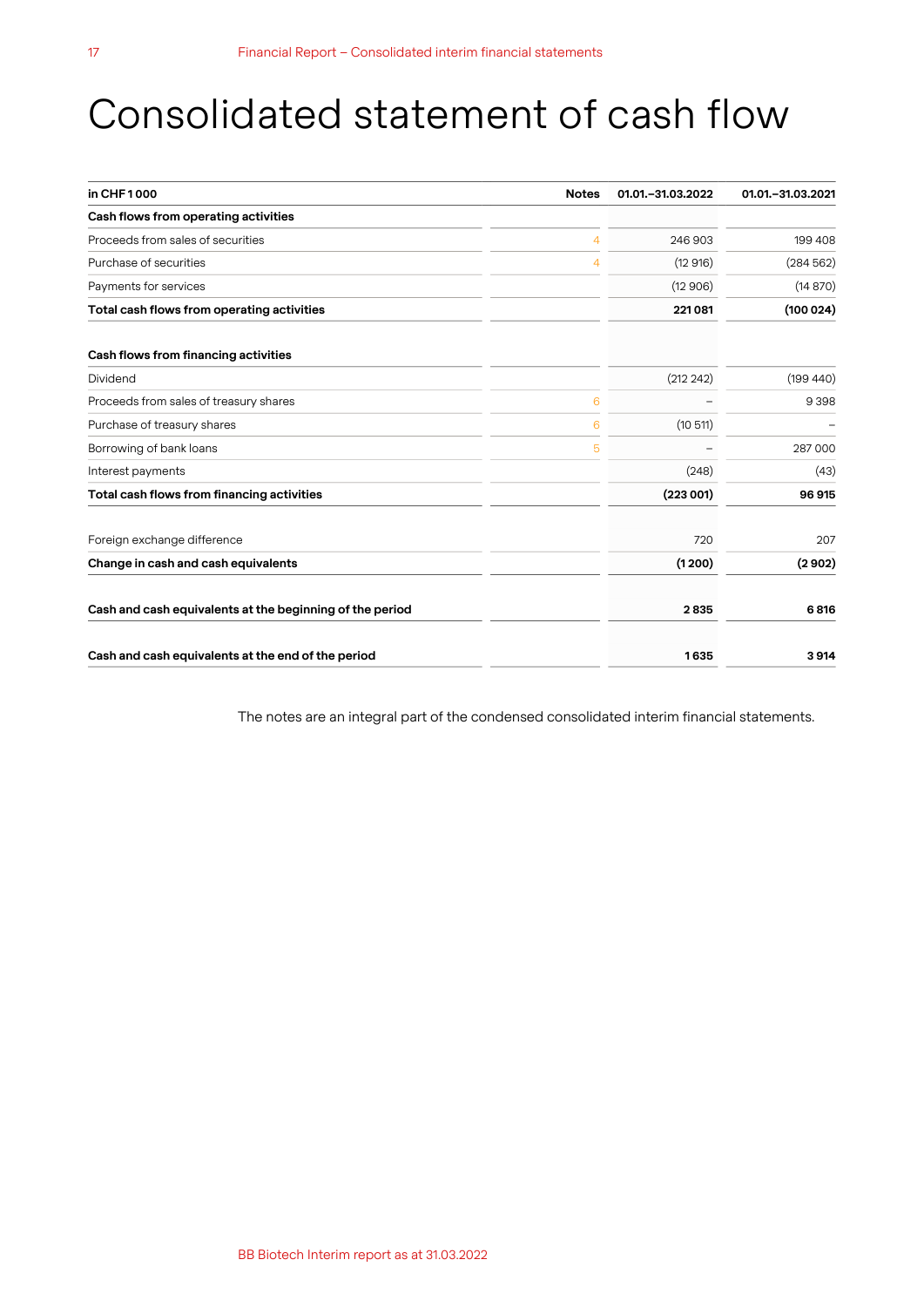# Notes to the consolidated financial statements

### 1. The Company and its principal activity

BB Biotech AG (the Company) is listed on the SIX Swiss Exchange, in the «Prime Standard Segment» of the German Exchange as well as in the «Star Segment» of the Italian Exchange and has its registered office in Schaffhausen, Schwertstrasse 6. Its principal activity is to invest in companies active in the biotechnology industry for the purpose of capital appreciation. The investments are held through its wholly owned subsidiaries.

| Company                      | Capital<br>in CHF 1000 | Capital and<br>voting interest<br>in % |
|------------------------------|------------------------|----------------------------------------|
| Biotech Focus N.V., Curaçao  | 11                     | 100                                    |
| Biotech Growth N.V., Curacao | 11                     | 100                                    |
| Biotech Invest N.V., Curaçao | 11                     | 100                                    |
| Biotech Target N.V., Curaçao | 11                     | 100                                    |

### 2. Accounting policies

The condensed consolidated interim financial statements of the Company and its subsidiary companies (the Group) have been prepared in accordance with International Accounting Standards (IAS) 34 «Interim Financial Reporting,» as well as the provisions of the rules of the SIX Swiss Exchange for Investment Companies and should be read in conjunction with the consolidated annual financial statements for the year ended December 31, 2021. The preparation of the condensed consolidated interim financial statements requires management to make assumptions and estimates that have an impact on the balance sheet values and items of the statement of comprehensive income in the current financial period. In certain circumstances, the actual values may diverge from these estimates.

The condensed consolidated interim financial statements have been prepared in accordance with the accounting policies set out in the consolidated annual financial statements.

The following amended standards, valid since January 1, 2022, have been applied in these condensed consolidated interim financial statements:

- IFRS 3 (amended, effective January 1, 2022) Reference to the Conceptual Framework
- IAS 37 (amended, effective January 1, 2022) Onerous Contracts Cost of fulfilling a **Contract**
- Annual Improvements to IFRS Standards 2018-2020 (effective January 1, 2022) IFRS 9, IFRS 16

The Group assessed the impact of the above-mentioned amended standards. Based on the analysis, the Group concluded that these amended standards have no material impact on the Group's accounting policies and overall results and financial position.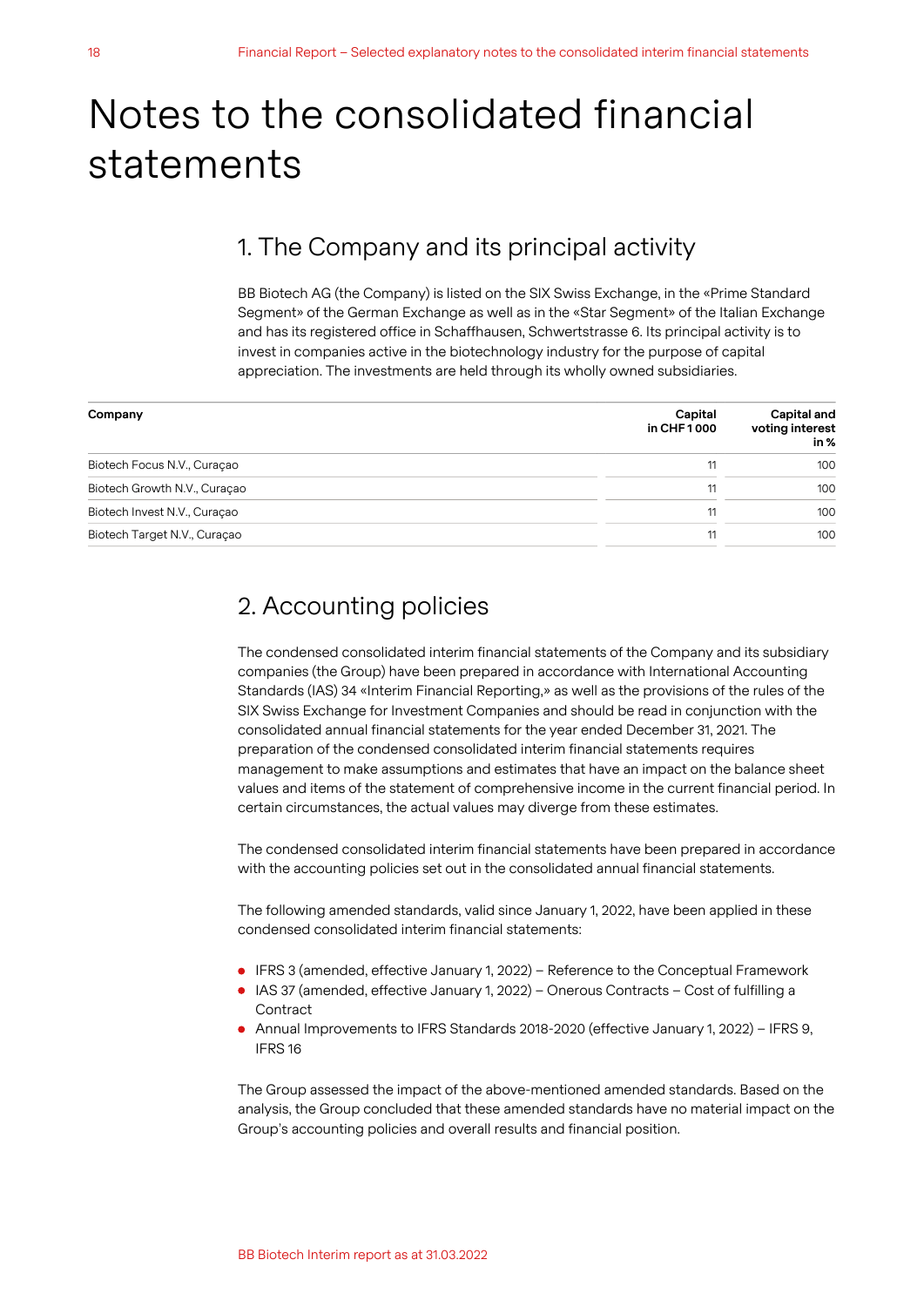The following amended standards were approved, but will only be applicable for the Group prospectively and were not early adopted in these condensed consolidated interim financial statements:

- IAS 1 (amended, effective January 1, 2023) Classification of Liabilities as Current or Noncurrent
- IAS 1 (amended, effective January 1, 2023) Disclosure of Accounting Policies
- IAS 12 (amended, effective January 1, 2023) Deferred Tax related to Assets and Liabilities arising from a Single Transaction

The Group assessed the potential impact of the above-mentioned amended standards. Based on the analysis, the Group concludes that these amended standards have no material impact on the Group's accounting policies and overall results and financial position.

## 3. Financial risk management

#### Currency risk

The Group holds assets denominated in currencies other than the Swiss franc, the functional currency. It is therefore exposed to currency risk, as the value of the securities denominated in other currencies will fluctuate due to changes in exchange rates. Depending on the market situation the Group could use foreign currency options and/or forward contracts to reduce the currency risk.

The following exchange rates have been used for the preparation of these condensed consolidated interim financial statements:

| Currency   | 31.03.2022 | 31.12.2021 |
|------------|------------|------------|
| <b>USD</b> | 0.92250    | 0.91290    |
| ANG        | 0.51826    | 0.51287    |
| <b>EUR</b> | 1.02112    | 1.03740    |
| GBP        | 1.21260    | 1.23390    |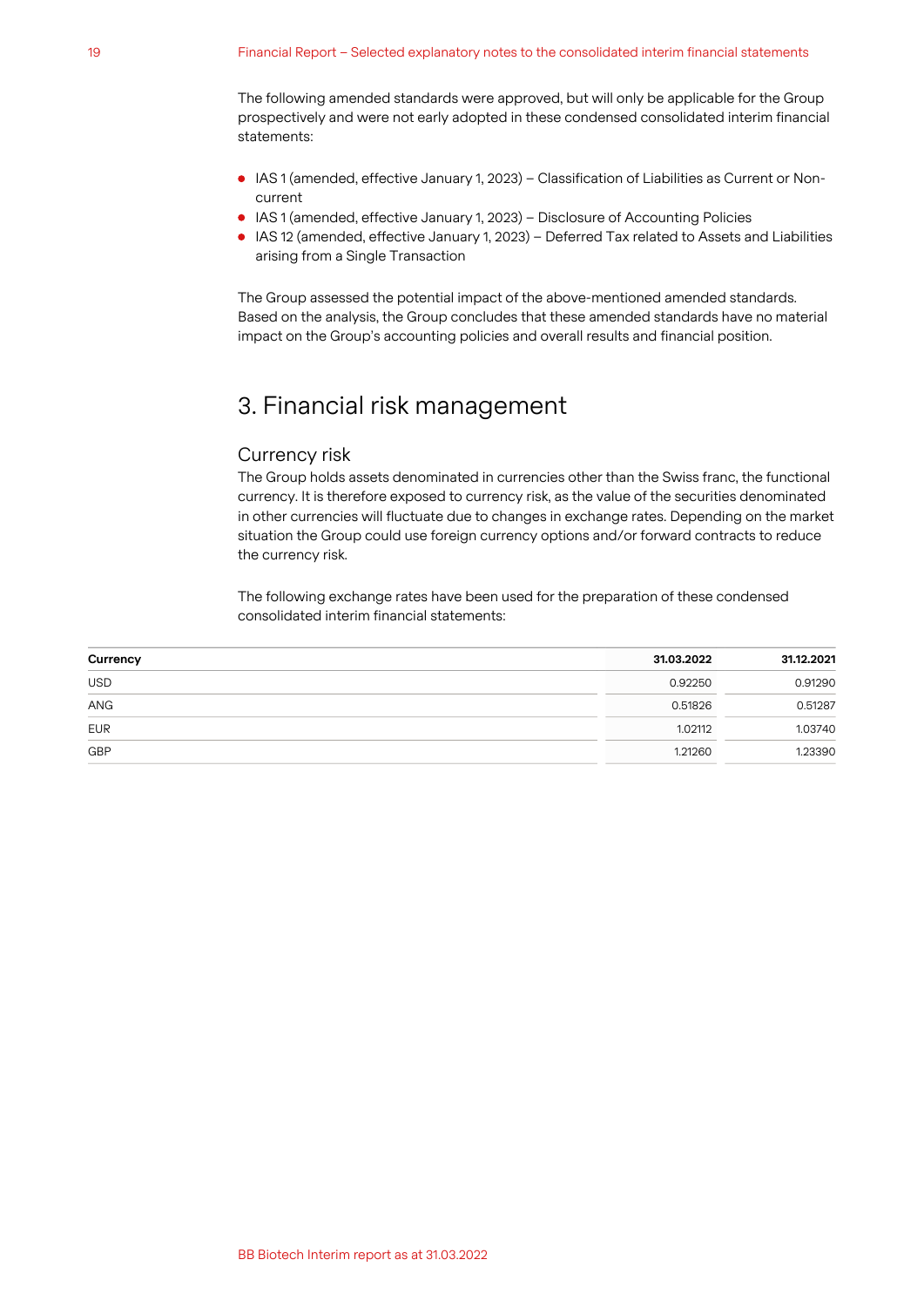#### Fair Values

The following table presents the Group's assets that are measured at fair value (in CHF 1 000):

| 31.03.2022               | Level 1   | Level 2 | Level 3 | <b>Total</b> |
|--------------------------|-----------|---------|---------|--------------|
| <b>Assets</b>            |           |         |         |              |
| Securities               |           |         |         |              |
| - Shares                 | 3 118 719 | -       | -       | 3 118 719    |
| - Derivative instruments |           |         |         |              |
| <b>Total assets</b>      | 3 118 719 | -       |         | 3 118 719    |
|                          |           |         |         |              |
| 31.12.2021               |           |         |         |              |
| <b>Assets</b>            |           |         |         |              |
| Securities               |           |         |         |              |
| - Shares                 | 3638890   |         | -       | 3638890      |
| - Derivative instruments |           |         | 2 2 2 2 | 2 2 2 2      |
| <b>Total assets</b>      | 3638890   |         | 2 2 2 2 | 3 641 112    |

The table below summarizes the transactions in level 3 instruments (in CHF 1 000):

|                                                                                 | 01.01. - 31.03.2022 | 01.01. - 31.03.2021 |
|---------------------------------------------------------------------------------|---------------------|---------------------|
| Opening balance                                                                 | 2222                | 2 155               |
| Purchases/(Sales)/Reclassification                                              | (5071)              |                     |
| Gains/(losses) included in net gain/loss from securities                        | 2849                | 142                 |
| <b>Closing balance</b>                                                          |                     | 2 2 9 7             |
| Gains/(losses) on level 3 instruments included in net gain/loss from securities | 2849                | 142                 |

The level 3 instrument was allocated as part of a corporate action in 2019 and sold in March 2022. There were no transfers between level 1, 2 and 3 during the reporting period.

For assets and liabilities carried at amortised cost, their carrying values are a reasonable approximation of fair value.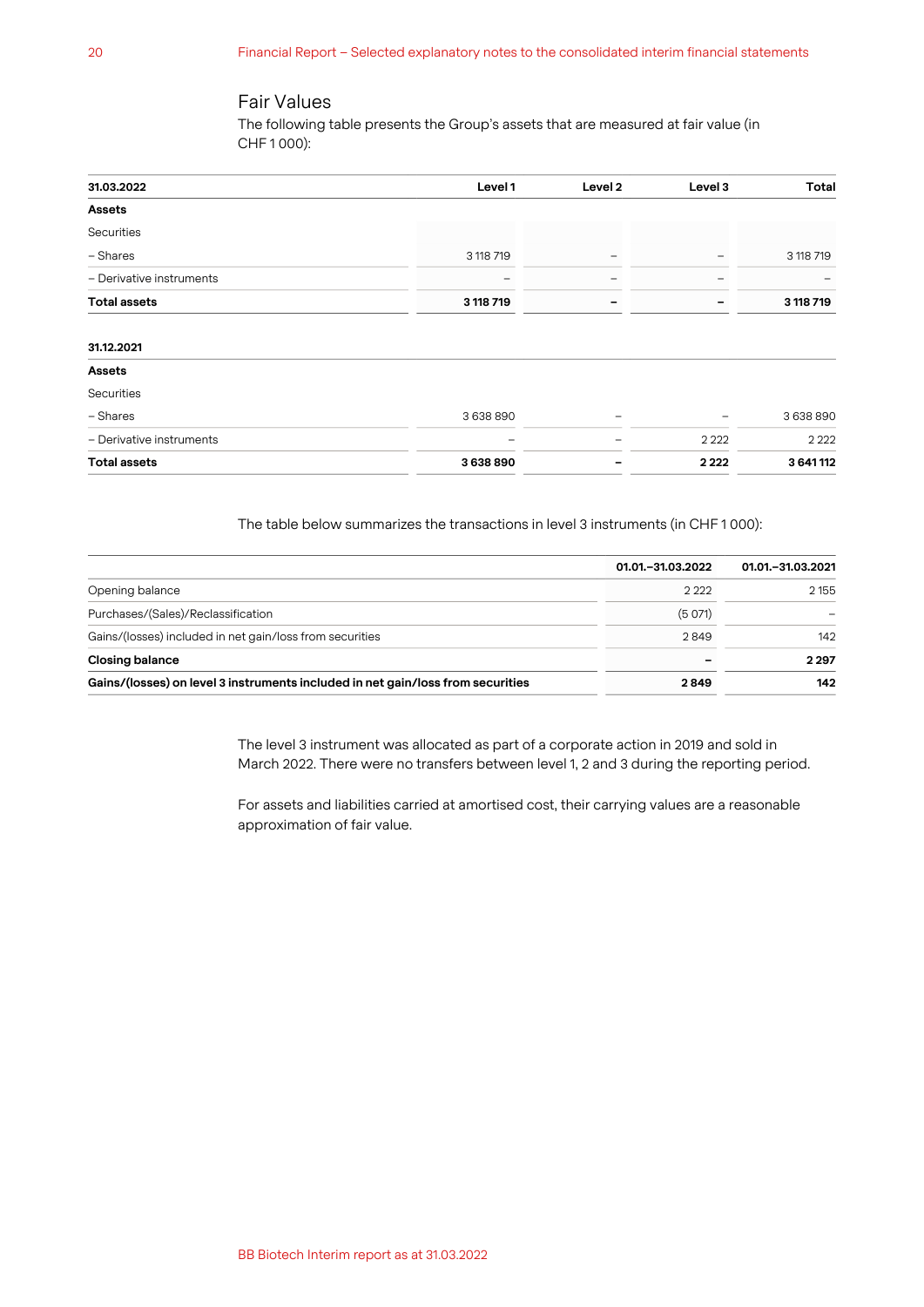## 4. Financial assets

#### **Securities**

Securities comprise the following:

| Company                                              | <b>Number</b><br>31.12.2021 | Change            | <b>Number</b><br>31.03.2022 |            | Market price in<br>original currency<br>31.03.2022 |         | Valuation<br>CHF mn<br>31.12.2021 |
|------------------------------------------------------|-----------------------------|-------------------|-----------------------------|------------|----------------------------------------------------|---------|-----------------------------------|
| Ionis Pharmaceuticals                                | 10 232 973                  | (500000)          | 9732973                     | <b>USD</b> | 37.04                                              | 332.6   | 284.3                             |
| Argenx SE                                            | 970 538                     | (50000)           | 920 538                     | <b>USD</b> | 315.31                                             | 267.8   | 310.3                             |
| Moderna                                              | 1663349                     | (80000)           | 1583349                     | <b>USD</b> | 172.26                                             | 251.6   | 385.7                             |
| Neurocrine Biosciences                               | 3 015 400                   | (150000)          | 2865400                     | <b>USD</b> | 93.75                                              | 247.8   | 234.5                             |
| Vertex Pharmaceuticals                               | 1030000                     | (50000)           | 980 000                     | <b>USD</b> | 260.97                                             | 235.9   | 206.5                             |
| Incyte                                               | 2897000                     | (141000)          | 2756000                     | <b>USD</b> | 79.42                                              | 201.9   | 194.1                             |
| Intra-Cellular Therapies                             | 3 538 419                   | (180000)          | 3 3 5 8 4 1 9               | <b>USD</b> | 61.19                                              | 189.6   | 169.1                             |
| Alnylam Pharmaceuticals                              | 1110 000                    | (60000)           | 1050000                     | <b>USD</b> | 163.29                                             | 158.2   | 171.8                             |
| Arvinas                                              | 2176903                     | (70000)           | 2 106 903                   | <b>USD</b> | 67.30                                              | 130.8   | 163.2                             |
| <b>Fate Therapeutics</b>                             | 3701336                     | (190000)          | 3 511 336                   | <b>USD</b> | 38.77                                              | 125.6   | 197.7                             |
| Agios Pharmaceuticals                                | 4 312 292                   | (220000)          | 4 092 292                   | <b>USD</b> | 29.11                                              | 109.9   | 129.4                             |
| <b>Relay Therapeutics</b>                            | 4085962                     | (200000)          | 3885962                     | <b>USD</b> | 29.93                                              | 107.3   | 114.6                             |
| Sage Therapeutics                                    | 3 170 104                   | (160000)          | 3 010 104                   | <b>USD</b> | 33.10                                              | 91.9    | 123.1                             |
| <b>Revolution Medicines</b>                          | 3 421 462                   | (170000)          | 3 251 462                   | <b>USD</b> | 25.51                                              | 76.5    | 78.6                              |
| Kezar Life Sciences                                  | 4 918 148                   | (250000)          | 4 668 148                   | <b>USD</b> | 16.62                                              | 71.6    | 75.1                              |
| <b>Myovant Sciences</b>                              | 6 122 039                   | (310000)          | 5 812 039                   | <b>USD</b> | 13.32                                              | 71.4    | 87.0                              |
| Radius Health                                        | 7705714                     | 550 000           | 8 255 714                   | <b>USD</b> | 8.83                                               | 67.2    | 48.7                              |
| Macrogenics                                          | 7 275 564                   |                   | 7 275 564                   | <b>USD</b> | 8.81                                               | 59.1    | 106.6                             |
| Exelixis                                             | 2835000                     | (140000)          | 2695000                     | <b>USD</b> | 22.67                                              | 56.4    | 47.3                              |
| <b>Crispr Therapeutics</b>                           | 949 584                     | (47 479)          | 902 105                     | <b>USD</b> | 62.77                                              | 52.2    | 65.7                              |
| <b>Molecular Templates</b>                           | 10 792 003                  | 200 000           | 10 992 003                  | <b>USD</b> | 3.45                                               | 35.0    | 38.6                              |
| <b>Beam Therapeutics</b>                             | 606 821                     | (30000)           | 576821                      | <b>USD</b> | 57.30                                              | 30.5    | 44.1                              |
| Essa Pharma                                          | 5 015 814                   |                   | 5 015 814                   | <b>USD</b> | 6.18                                               | 28.6    | 65.0                              |
| Scholar Rock Holding                                 | 2 275 125                   | (110000)          | 2 165 125                   | <b>USD</b> | 12.89                                              | 25.7    | 51.6                              |
| Generation Bio Co.                                   | 3 853 180                   | (190000)          | 3 663 180                   | <b>USD</b> | 7.34                                               | 24.8    | 24.9                              |
| <b>Esperion Therapeutics</b>                         | 4 477 964                   | (220000)          | 4 257 964                   | <b>USD</b> | 4.64                                               | 18.2    | 20.4                              |
| <b>Nektar Therapeutics</b>                           | 2620676                     | 340 000           | 2960676                     | <b>USD</b> | 5.39                                               | 14.7    | 32.3                              |
| Mersana Therapeutics                                 | 4 135 000                   | (210000)          | 3925000                     | <b>USD</b> | 3.99                                               | 14.4    | 23.5                              |
| Wave Life Sciences                                   | 4 602 858                   | (40000)           | 4562858                     | <b>USD</b> | 2.00                                               | 8.4     | 13.2                              |
| <b>Black Diamond Therapeutics</b>                    | 3440000                     | (170000)          | 3 270 000                   | <b>USD</b> | 2.77                                               | 8.4     | 16.7                              |
| <b>Homology Medicines</b>                            | 1737122                     | (90000)           | 1647122                     | <b>USD</b> | 3.04                                               | 4.6     | 5.8                               |
| Biogen                                               | 500 000                     | (500000)          |                             | <b>USD</b> | n.a.                                               |         | 109.5                             |
| <b>Total shares</b>                                  |                             |                   |                             |            |                                                    | 3 118.7 | 3638.9                            |
| Alder Biopharmaceuticals -<br>Contingent Value Right |                             | 2766008 (2766008) |                             | <b>USD</b> | n.a.                                               |         | 2.2                               |
| Total derivative instruments                         |                             |                   |                             |            |                                                    |         | 2.2                               |
| <b>Total securities</b>                              |                             |                   |                             |            |                                                    | 3 118.7 | 3641.1                            |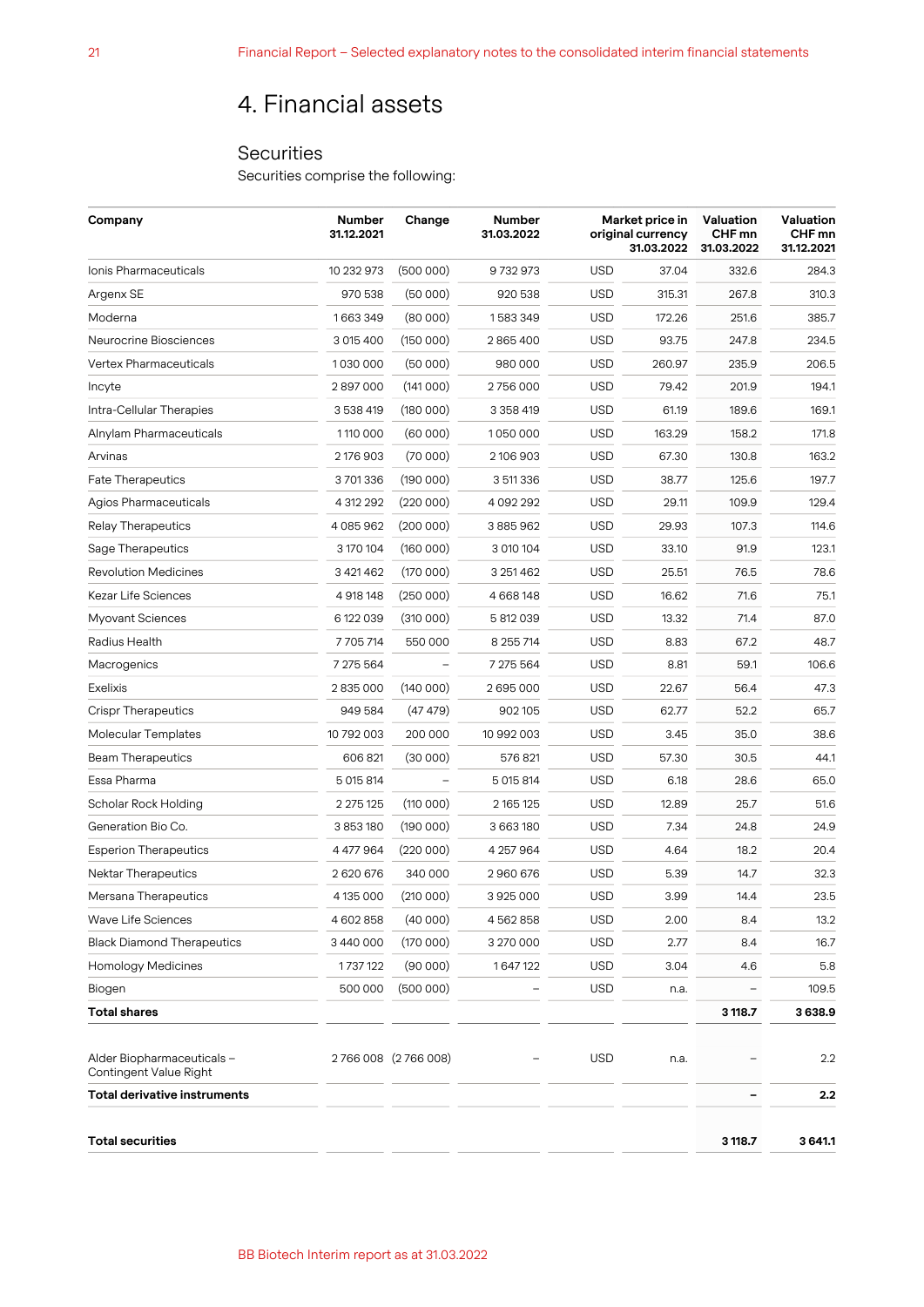The changes in value of securities at fair value through profit or loss by investment category are as follows (in CHF 1 000):

|                                                 | Listed<br>shares | <b>Unlisted</b><br>shares | <b>Derivative</b><br>instruments | <b>Total</b> |
|-------------------------------------------------|------------------|---------------------------|----------------------------------|--------------|
| Opening balance as at 01.01.2021 at fair values | 3952504          |                           | 2 1 5 5                          | 3954659      |
| Purchases                                       | 955 515          |                           |                                  | 955 515      |
| Sales                                           | (925 467)        |                           |                                  | (925 467)    |
| Net gains/(losses) from securities              | (343662)         |                           | 67                               | (343595)     |
| Realized gains                                  | 312779           |                           |                                  | 312779       |
| Realized losses                                 | (1831)           |                           | (2330)                           | (4161)       |
| Unrealized gains                                | 437584           |                           | 67                               | 437 651      |
| Unrealized losses                               | (1092194)        |                           | 2330                             | (1089864)    |
| Closing balance as at 31.12.2021 at fair values | 3638890          |                           | 2222                             | 3 641 112    |
| Opening balance as at 01.01.2022 at fair values | 3638890          |                           | 2222                             | 3 641 112    |
| Purchases                                       | 12 916           |                           |                                  | 12 916       |
| Sales                                           | (241832)         |                           | (5071)                           | (246903)     |
| Net gains/(losses) from securities              | (291256)         |                           | 2849                             | (288406)     |
| Realized gains                                  | 1265             |                           | 2849                             | 4 115        |
| Realized losses                                 | (32811)          |                           |                                  | (32 811)     |
| Unrealized gains                                | 203 053          | ۰                         |                                  | 203 053      |
| Unrealized losses                               | (462763)         |                           |                                  | (462763)     |
| Closing balance as at 31.03.2022 at fair values | 3 118 719        |                           |                                  | 3 118 719    |

## 5. Short-term borrowings from banks

At March 31, 2022, a CHF 355 mn short-term loan is outstanding with interest payable at 0.40% p.a. (December 31, 2021: CHF 355 mn at 0.40% p.a.).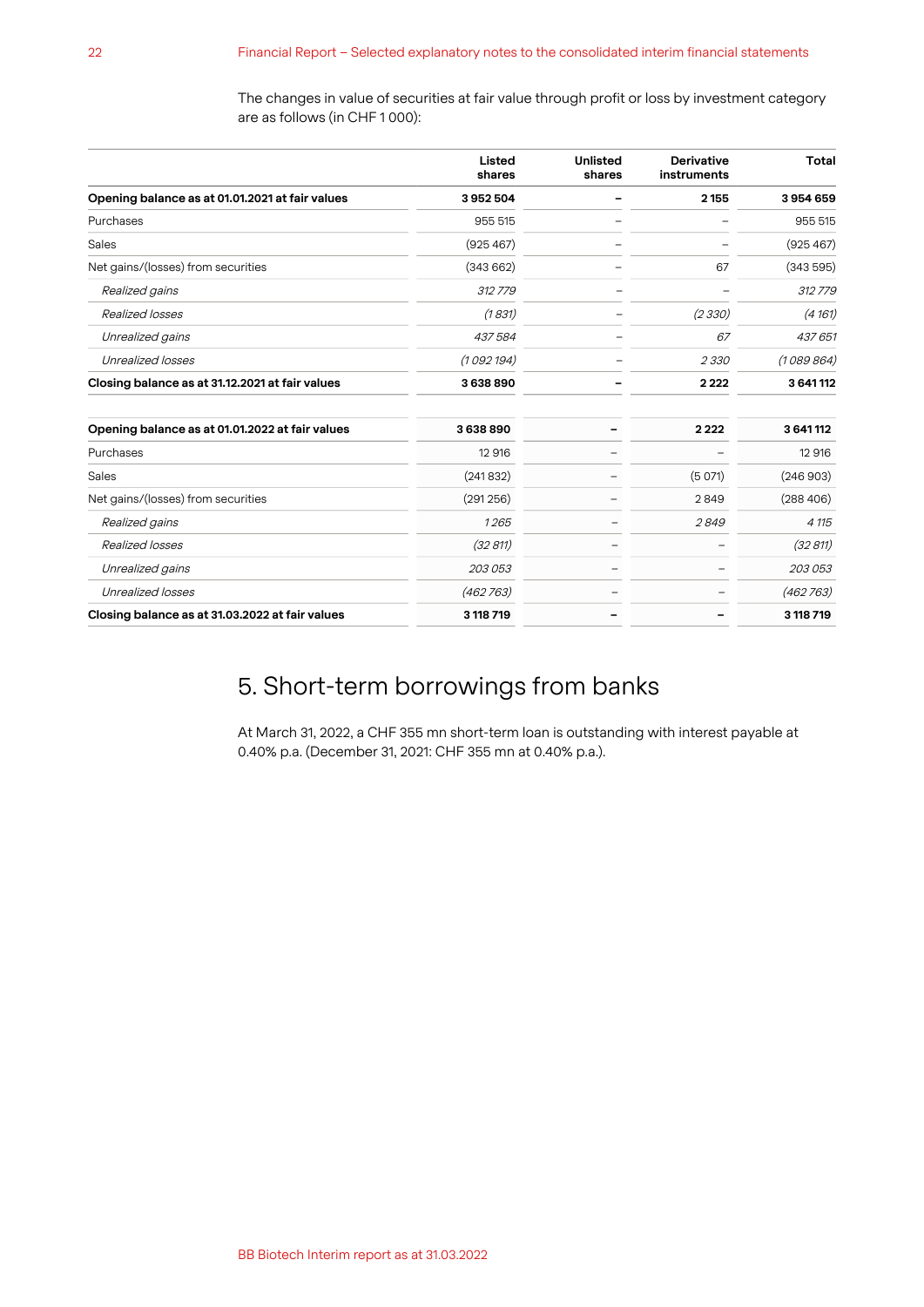## 6. Shareholders' equity

The share capital of the Company consists of 55.4 mn fully paid registered shares (December 31, 2021: 55.4 mn) with a par value of CHF 0.20 each (December 31, 2021: CHF 0.20).

#### Treasury shares

The Company can buy and sell treasury shares in accordance with the Company's articles of association and Swiss company law and in compliance with the listing rules of the SIX Swiss Exchange. During the period from January 1, 2022, to March 31, 2022, the Company has purchased 164 834 treasury shares at an average price of CHF 63.77 to the amount of TCHF 10 511 and the Company has not sold any treasury shares (01.01.–31.03.2021: no purchases; Sales of 114 662 treasury shares to the amount of TCHF 9 398). As at March 31, 2022, the Company holds 272 260 treasury shares (December 31, 2021: 107 426 shares). The treasury shares as at March 31, 2022, were treated as a deduction from the consolidated shareholders' equity using cost values of TCHF 19 716 (December 31, 2021: TCHF 9 205).

#### Share buyback 2nd line (bought for cancellation)

The Board of Directors has approved the repurchase of a maximum of 5 540 000 own registered shares with a nominal value of CHF 0.20 each. Until the end of the program, at April 11, 2022, no shares had been repurchased under this share buy-back program.

The Board of Directors has approved the repurchase of a maximum of 5 540 000 own registered shares with a nominal value of CHF 0.20 each. The share buy-back program will run from April 13, 2022 until April 11, 2025 at the latest. The repurchase will take place via second trading line for the purpose of a subsequent capital reduction.

## 7. Administrative expenses

Administrative expenses comprise the following:

<span id="page-9-0"></span>

| in CHF 1000                                 | 01.01. - 31.03.2022 | 01.01. - 31.03.2021 |
|---------------------------------------------|---------------------|---------------------|
| Investment manager                          |                     |                     |
| - Management fees (incl. VAT)               | 10 0 9 3            | 12 658              |
| Personnel                                   |                     |                     |
| - Board of Directors remuneration           | 290                 | 353                 |
| - Wages and salaries                        | 61                  | 47                  |
| - Social insurance contributions and duties | 41                  | 20                  |
|                                             | 10485               | 13078               |

The remuneration model of BB Biotech AG is determined by the Board of Directors.

Since 2014 the remuneration paid to the investment manager is based upon a 1.1% p.a. all-in fee on the average market capitalization without any additional fixed or performance-based elements of compensation. The compensation of the Board of Directors consists since 2014 of a fixed compensation.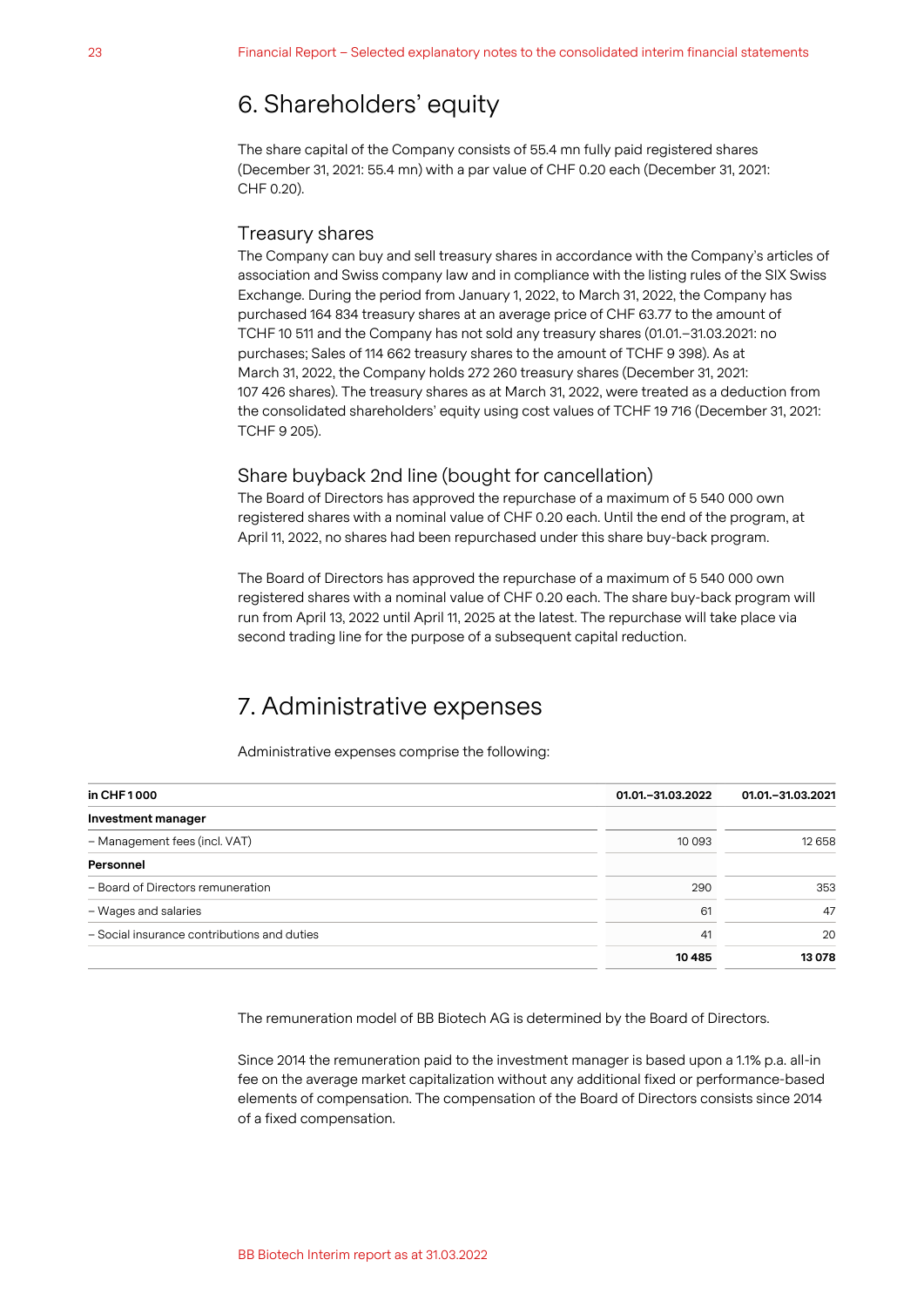### 8. Segment reporting

The sole operating segment of the Group reflects the internal management structure and is evaluated on an overall basis. Revenue is derived by investing in a portfolio of companies active in the biotechnology industry for the purpose of capital appreciation. The following results correspond to the sole operating segment of investing in companies active in the biotechnology industry.

The geographical analysis of the profit/(loss) before tax is as follows – all income from financial assets are attributed to a country based on the domiciliation of the issuer of the instrument.

| Profit/(loss) before tax in CHF1000 | 01.01. - 31.03.2022 | 01.01. - 31.03.2021 |
|-------------------------------------|---------------------|---------------------|
| Singapore                           | (4818)              | (4354)              |
| Curaçao                             | (10773)             | (13374)             |
| Switzerland                         | (11245)             | (13628)             |
| Great Britain                       | (11825)             | (24311)             |
| <b>Netherlands</b>                  | (29947)             | 1456                |
| Canada                              | (36 425)            | 8942                |
| <b>USA</b>                          | (194809)            | 266 236             |
|                                     | (299842)            | 220967              |
|                                     |                     |                     |

### 9. Assets pledged

At March 31, 2022, securities in the amount of CHF 3 118.7 mn (December 31, 2021: CHF 3 641.1 mn) are collateral for a credit line of CHF 700 mn (December 31, 2021: CHF 700 mn). At March 31, 2022, a CHF 355 mn short-term loan is outstanding (December 31, 2021: CHF 355 mn).

## 10. Transactions with the Investment Manager and related party transactions

Detailed information regarding the remuneration model for the Board of Directors and the investment manager are mentioned under note «[7. Administrative expenses](#page-9-0)».

## 11. Commitments, contingencies and other offbalance sheet transactions

The Group had no commitments or other off-balance sheet transactions open at March 31, 2022 and December 31, 2021.

The operations of the Group are affected by legislative, fiscal and regulatory developments for which provisions are made where deemed necessary. The Board of Directors concludes that as at March 31, 2022, no proceedings existed which could have any material effect on the financial position of the Group (December 31, 2021: none).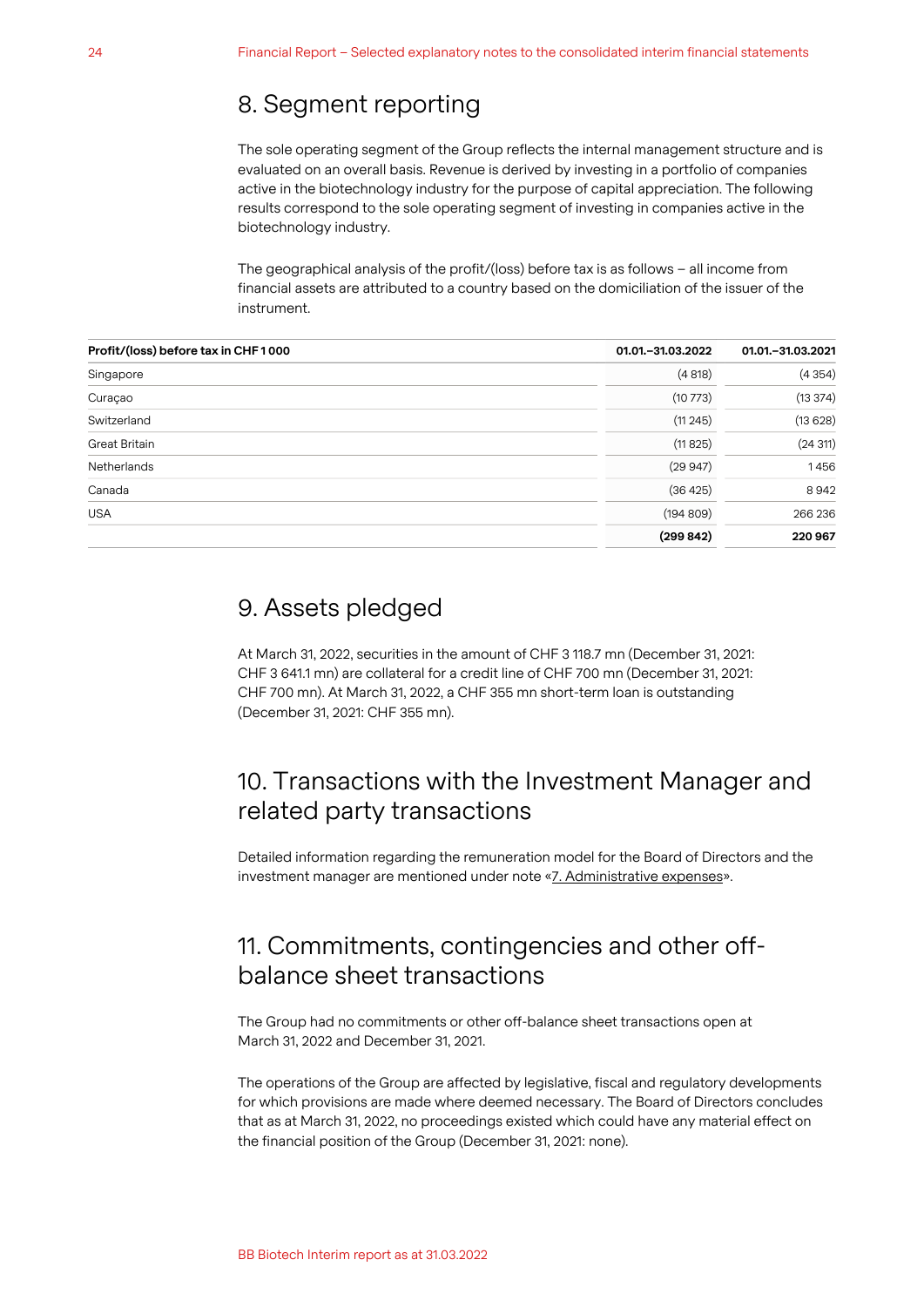## 12. Significant shareholders

The Board of Directors is not aware of any major shareholder with a holding exceeding 3% of all votes as at March 31, 2022 and December 31, 2021.

## 13. Subsequent events

There have been no events subsequent to March 31, 2022, which would affect the condensed consolidated interim financial statements.